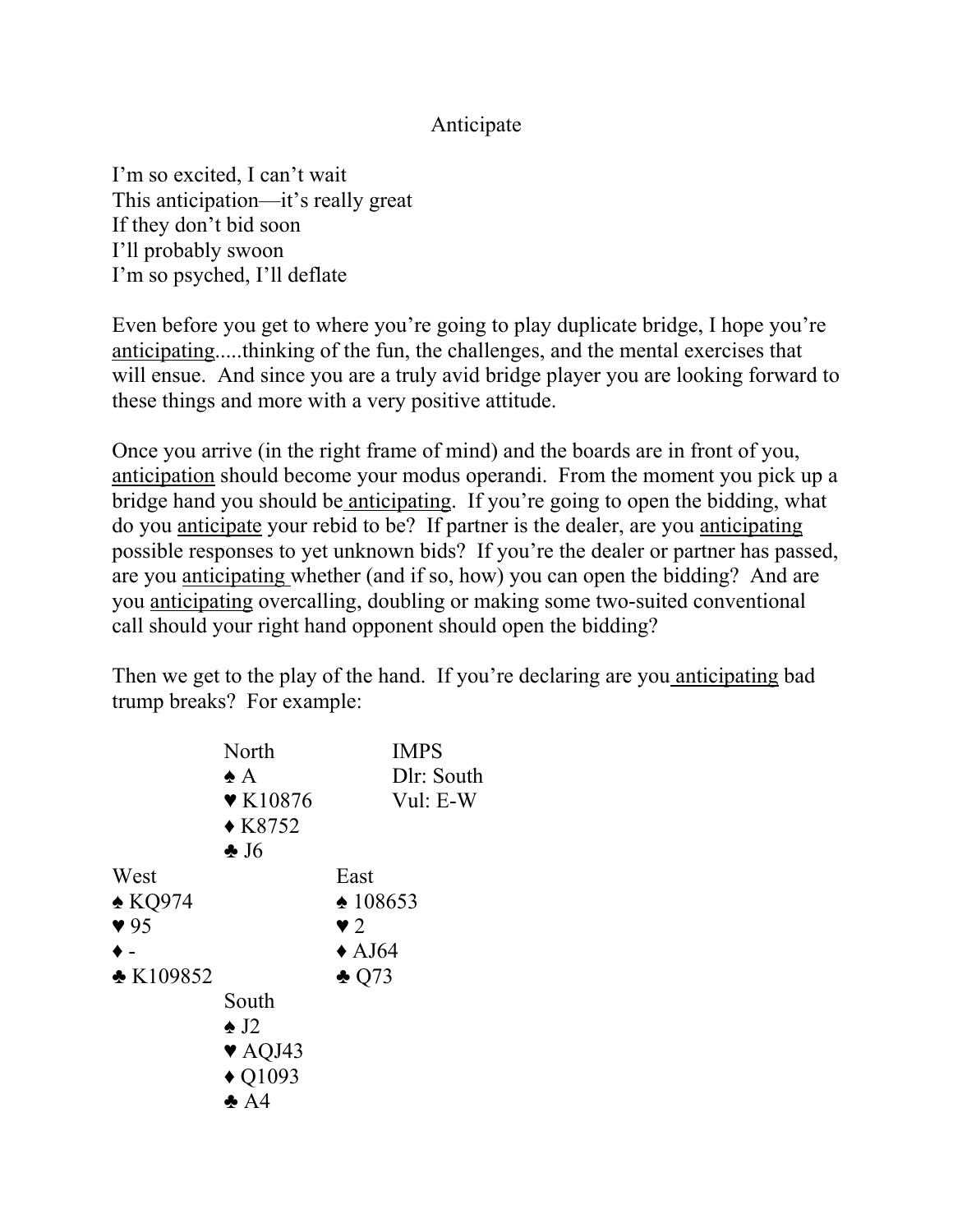| Auction:            |              | South West North East                          |      |             | (1) Michaels cuebid                        |
|---------------------|--------------|------------------------------------------------|------|-------------|--------------------------------------------|
|                     | $\mathbf{I}$ | $2\Psi(1)$ $2\spadesuit(2)$ Pass               |      |             | (2) limit raise in $\blacktriangledown$ 's |
|                     |              | $3\blacklozenge(3)$ Pass $4\blacktriangledown$ |      | $-4\bullet$ | $(3)$ game try                             |
|                     | 5♥ 1         | <b>Pass</b>                                    | Pass | Pass        |                                            |
| Opening Lead: ◆King |              |                                                |      |             |                                            |

The declarer of this deal, South, overbid somewhat but got lucky since his partner had a second fit with him. Since N-S have nine diamonds between them it's a fact that West's second suit must be clubs. Therefore, one must be very careful in the play of the diamond suit as they can afford only one loser (the Ace). After pulling trumps South should lead the ♦10 from his hand towards the King thus preserving a tenace over the Jack as it is very probable that East had both the Ace and the Jack. When West shows out, it's now a simple matter to lead the ♦8 from the dummy finessing East for the Jack. On this deal it is all-important to watch the spots cards.

And if you're defending you should be anticipating which cards you can pitch and which cards you need to keep and how to signal to partner what you have?

Some might just call this planning and/or counting but whatever it is it implies thinking about it before you make some mistake from which you cannot recover.

To anticipate means to foresee an event and to take some action to prepare for it or to prevent it. For example partner opens the bidding with 1♥ and your RHO passes. You hold the following hand: ♠x ♥ Axxxx ♦xxxx ♣Qxx. Surely you are going to bid 4♥ hoping to make it difficult for your LHO to bid. You are anticipating that the opponents likely have a spade fit and are making it as difficult as you possibly can for them to find it.

A common sequence that comes up where anticipating is usually rewarded is this:

| Opp Partner       | Opp You |  |
|-------------------|---------|--|
| $1\bullet$ Double | Pass ?  |  |

Your hand is  $\triangle$ KJxx ♥QJxx ♦Jx ♣xxx

This is one of the very rare instances where you don't bid hearts first. Instead you need to bid 1♠ anticipating that you might get the opportunity to bid hearts later thus showing both major suits. This should insure that your side plays its 4-4 major suit fit if you can buy the contract. Remember that partner has forced you to bid so the first bid (1 $\triangle$ ) shows nothing but the second bid (2 $\blacktriangledown$ ) shows that you do